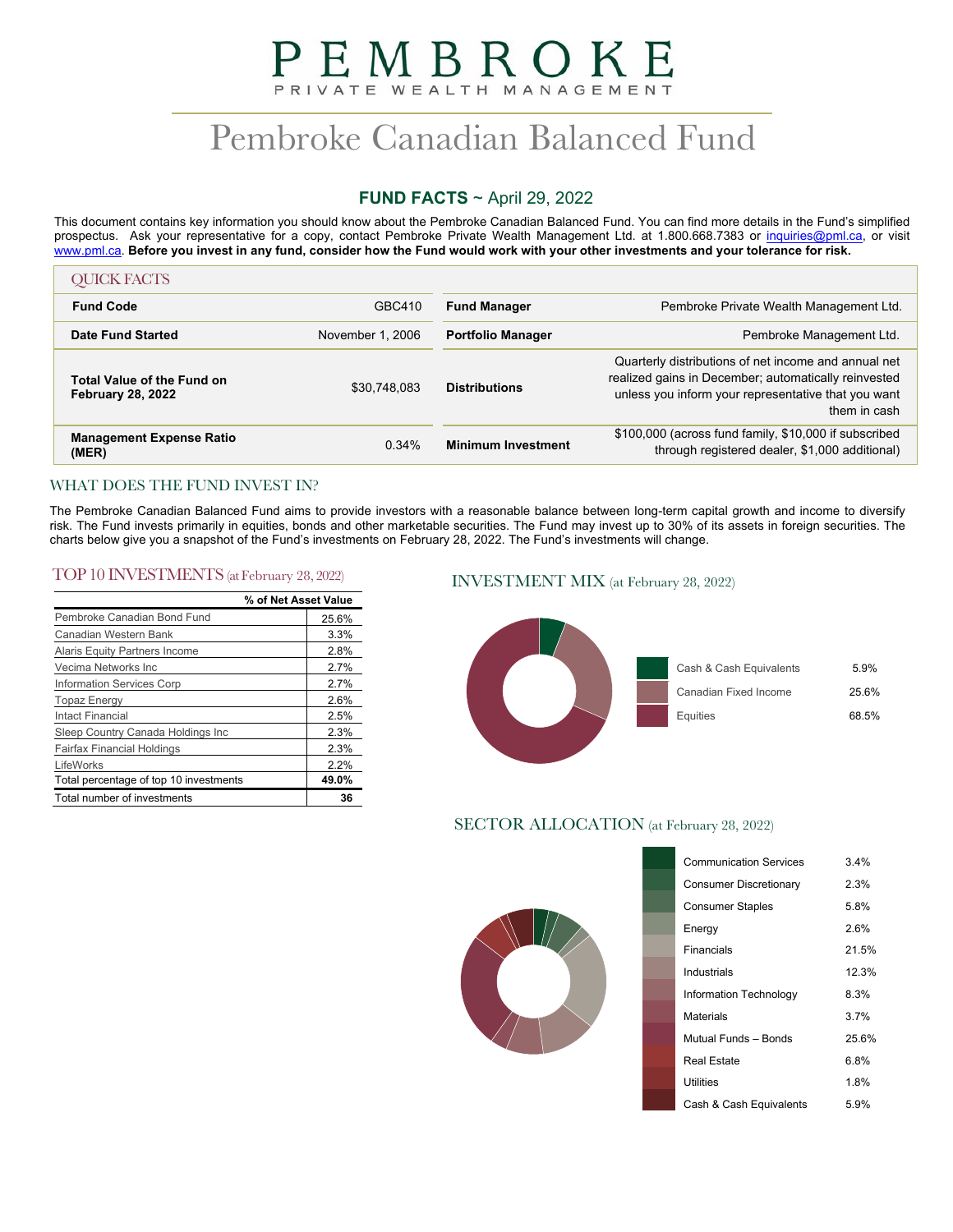# HOW RISKY IS IT?

The value of the Fund can go down as well as up. You could lose money.

One way to gauge risk is to look at how much a fund's returns change over time. This is called "volatility."

 have a greater chance of higher returns. Funds with lower volatility tend In general, funds with higher volatility will have returns that change more over time. They typically have a greater chance of losing money and may to have returns that change less over time. They typically have lower returns and may have a lower chance of losing money.

RISK RATING

Pembroke Private Wealth Management Ltd. has rated the volatility of this Fund as **low to medium**. This rating is based on how much the Fund's returns have changed year to year. It doesn't tell you how volatile the fund will be in the future. The rating can change over time. A fund with a low risk rating can still lose money. LOW TO **HIGH** LOW MEDIUM MEDIUM **MEDIUM TO HIGH** For more information about the risk rating and specific risks that can affect the Fund's returns, see the section "What Are The Risks of Investing In the Fund" of the Fund's simplified prospectus. NO GUARANTEES Like most mutual funds, this Fund doesn't have any guarantees. You may not

#### HOW HAS THE FUND PERFORMED?

This section tells how the units of the Fund have performed over the past 10 years. Returns are after expenses that have been deducted. These expenses reduce the Fund's returns.

get back the amount of money you invest.

#### YEAR-BY-YEAR RETURNS

This chart shows how the units of the Fund have performed in each of the past 10 years. The Fund dropped in 2 of the past 10 years. The range of returns and change from year to year can help you assess how risky the Fund has been in the past. It does not tell you how the Fund will perform in the future.



#### BEST AND WORST 3-MONTH RETURNS

This table shows the best and worst returns for the units of the Fund in a 3-month period over the past 10 years. The best and worst 3-month returns could be higher or lower in the future. Consider how much of a loss you could afford to take in a short period of time.

|              | <b>Return</b> | 3 months ending | If you invested \$1,000 at the<br>beginning of the period |
|--------------|---------------|-----------------|-----------------------------------------------------------|
| Best Return  | 17.9%         | June 30, 2020   | Your investment would rise to \$1,179                     |
| Worst Return | $-16.3%$      | March 31, 2020  | Your investment would drop to \$837                       |

### AVERAGE RETURN

| A person who invested \$1,000 in the Fund 10 years ago now has \$2,398. This works out to an annual compound return of units of the Fund of 9.14%. |  |
|----------------------------------------------------------------------------------------------------------------------------------------------------|--|
|----------------------------------------------------------------------------------------------------------------------------------------------------|--|

| WHO IS THE FUND FOR?                                                                                                                                                                                                                                                                                                                                                                               | A WORD ABOUT TAX                                                                                                                                                                                                                                                                                                                                                                                                                                                                 |
|----------------------------------------------------------------------------------------------------------------------------------------------------------------------------------------------------------------------------------------------------------------------------------------------------------------------------------------------------------------------------------------------------|----------------------------------------------------------------------------------------------------------------------------------------------------------------------------------------------------------------------------------------------------------------------------------------------------------------------------------------------------------------------------------------------------------------------------------------------------------------------------------|
| The Fund is suited for investors who:<br>are seeking a well diversified portfolio with a broad range of equity and<br>$\bullet$<br>fixed income products;<br>can handle the ups and downs of the stock market; and<br>$\bullet$<br>are planning to hold their investments for the medium term.<br>$\bullet$<br>Do not buy this Fund if you need a steady source of income from your<br>investment. | In general, you will have to pay income tax on any money you make on a<br>fund. How much you pay depends on the tax laws where you live and<br>whether or not you hold the Fund in a registered plan, such as a Registered<br>Retirement Savings Plan or a Tax-Free Savings Account.<br>Keep in mind that if you hold your fund in a non-registered account, fund<br>distributions are included in your taxable income, whether you get them in<br>cash or have them reinvested. |